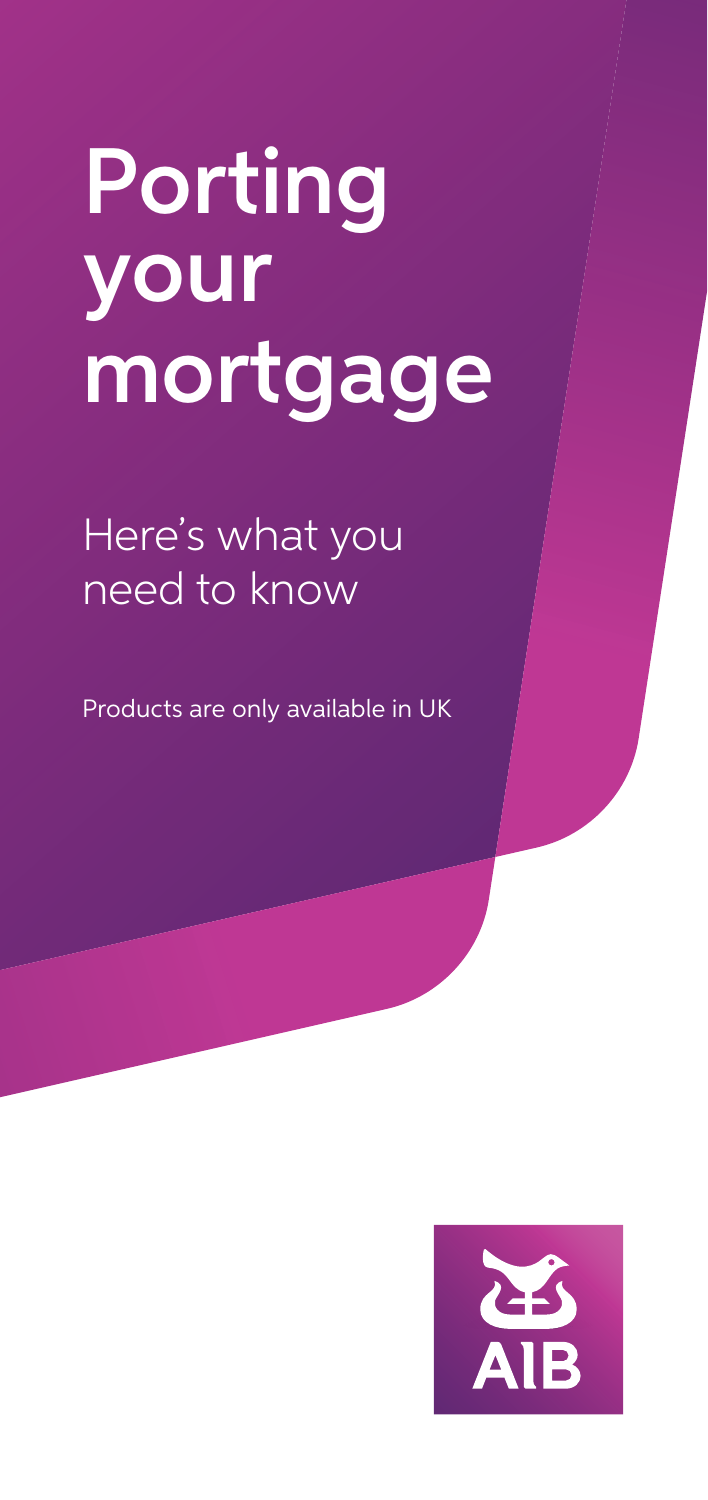# What is Porting?

Porting is the process of transferring your mortgage rates, terms and conditions to another property during a home move.

#### Benefits of porting your mortgage

The main benefit to porting your mortgage is that you can keep your competitive rates, terms and conditions.

If your application to port is successful, any Early Repayment Charges associated with redeeming your Mortgage within a fixed term will be refunded to your account. Where the opening amount of the ported mortgage is less than the amount redeemed, the refund will be based on the new mortgage amount.

# What you need to know

Porting your mortgage may not be the only option when considering your home move, you may also be eligible to apply for a new mortgage at a different rate. Talk to us to find out which is the best option for you.

There are a number of points to be considered when porting your mortgage:

### Fees and Charges

There are a number of fees and charges associated with porting your mortgage:

- Early Repayment Charge (ERC) on redemption of your existing mortgage, if applicable. This ERC will be refunded when you successfully port your mortgage. Where the opening amount of the ported mortgage is less than the amount redeemed, the refund will be based on the new mortgage amount.
- Valuation fees
- Legal fees and Stamp Duty Land Tax
- Application fees (if applicable)
- Mortgage Broker fees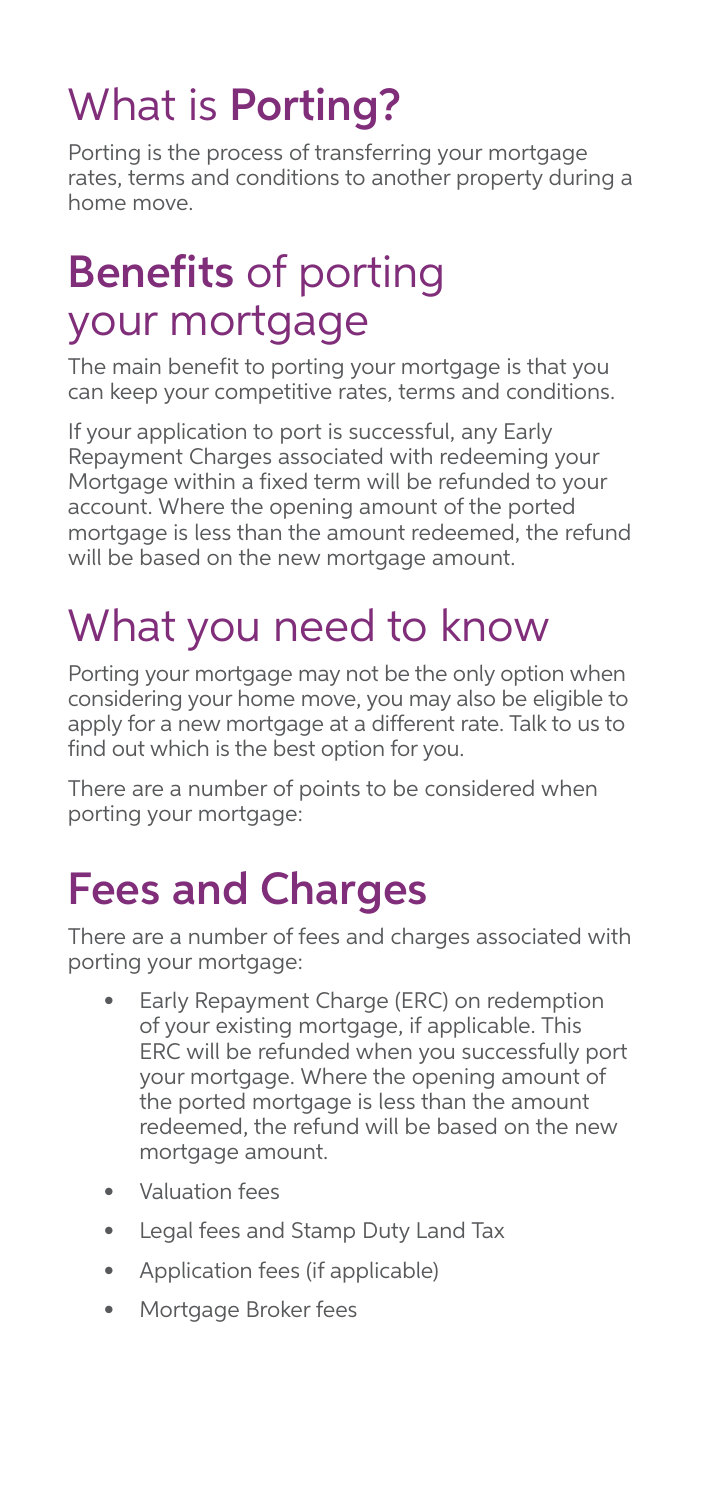# Porting timeframe

When porting an existing mortgage, your new mortgage must be drawn within 90 calendar days of redeeming your existing mortgage. To facilitate drawdown, your port application must be in place at the time you redeem your mortgage.

#### Step by step guide to porting your mortgage.

# 1. Talk to us

Talk to one of our Mortgage Advisers to discuss your home move. Our experienced advisers can answer any questions you may have. We will assess any changes in your financial situation and advise if porting is an option for you. Call us on 028 9082 1655 or drop in to any branch to find out more.

# 2. Apply to port your mortgage

Once you know you can port your mortgage, you must complete a mortgage application form. Your current financial situation and personal circumstances will be assessed and standard affordability & eligibility criteria will apply in order to successfully port your mortgage.

### 3. Redeem existing mortgage

When you sell your current property, your existing mortgage is redeemed (paid in full). An Early Repayment Charge (ERC) is applicable if you are still within a fixed rate mortgage deal.

### 4. Drawdown

If your mortgage application has been approved, funds will be released to your solicitor as per the usual process. The Early Repayment Charge (ERC) will be refunded to your account. Where the opening amount of the ported mortgage is less than the amount redeemed, the refund will be based on the new mortgage amount.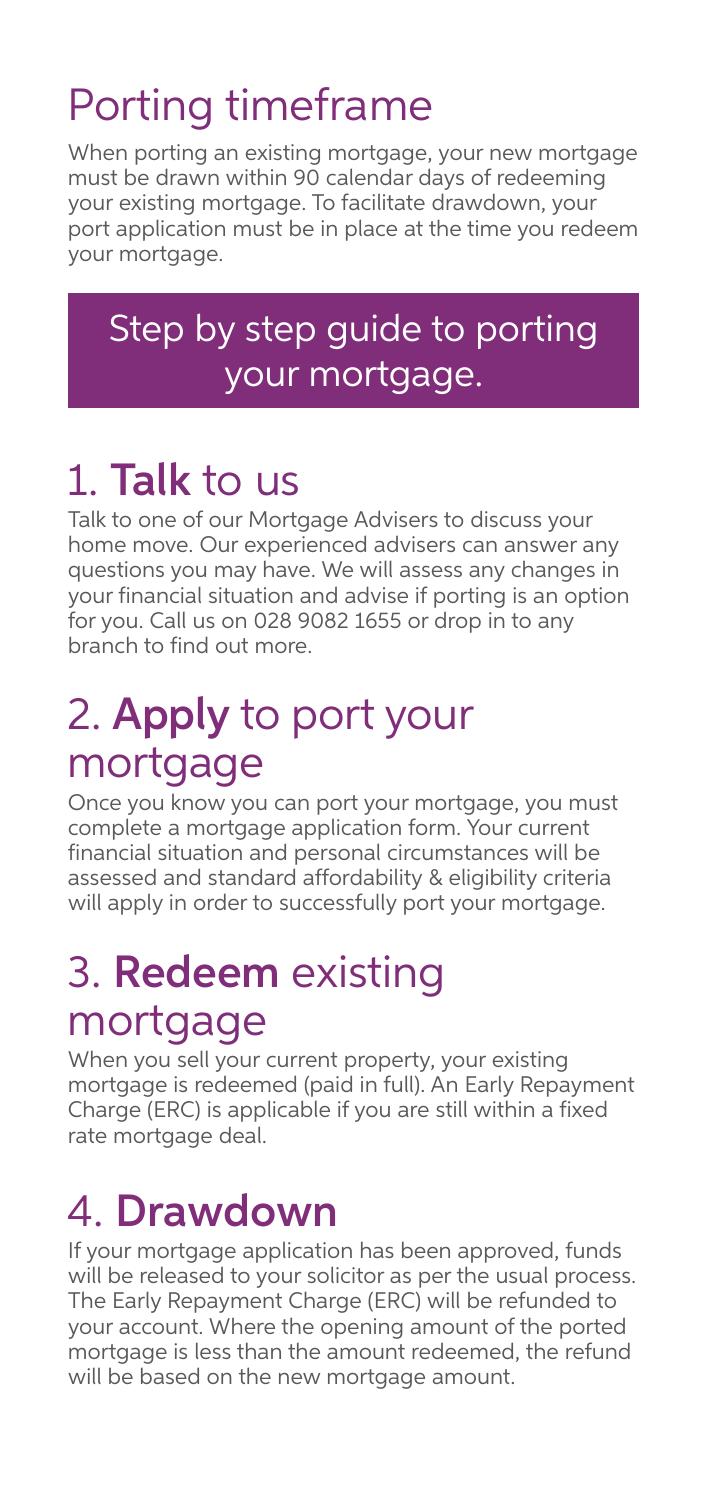# Frequently Asked Questions

#### Will my rate change when I port my mortgage?

No, when porting your mortgage, your existing rate, terms and conditions are transferred to a new property. Any additional funds drawn will be at a separate rate, terms and conditions.

#### I am porting to a cheaper property, how much can I borrow?

If you are downsizing your property, your port will be honoured to the following maximum Loan to Value ratios (subject to standard affordability & eligibility requirements):

| <b>Purchase Price</b> | Loan to Value (%) |
|-----------------------|-------------------|
| £0-£250.000           | 95%               |
| £250,000-£750,000     | 90%               |
| £750.000+             | 80%               |

The appropriate Loan To Value is determined by the total amount of the mortgage (i.e. existing balance plus amount of Further Advance) expressed as a percentage of the lesser of the property value or purchase price. Normal lending criteria, terms and conditions will apply.

#### I am porting to a more expensive property, can I borrow more than the redeemed amount?

If you are planning on moving to a more expensive property, you can apply to 'top-up' your ported mortgage. The rate, terms and conditions of your ported mortgage will not change; however your top-up amount will be subject to a separate rate, terms and conditions from your ported mortgage. Your top-up amount will also be subject to standard affordability & eligibility requirements. We will assist to advise the right 'top-up' product for you.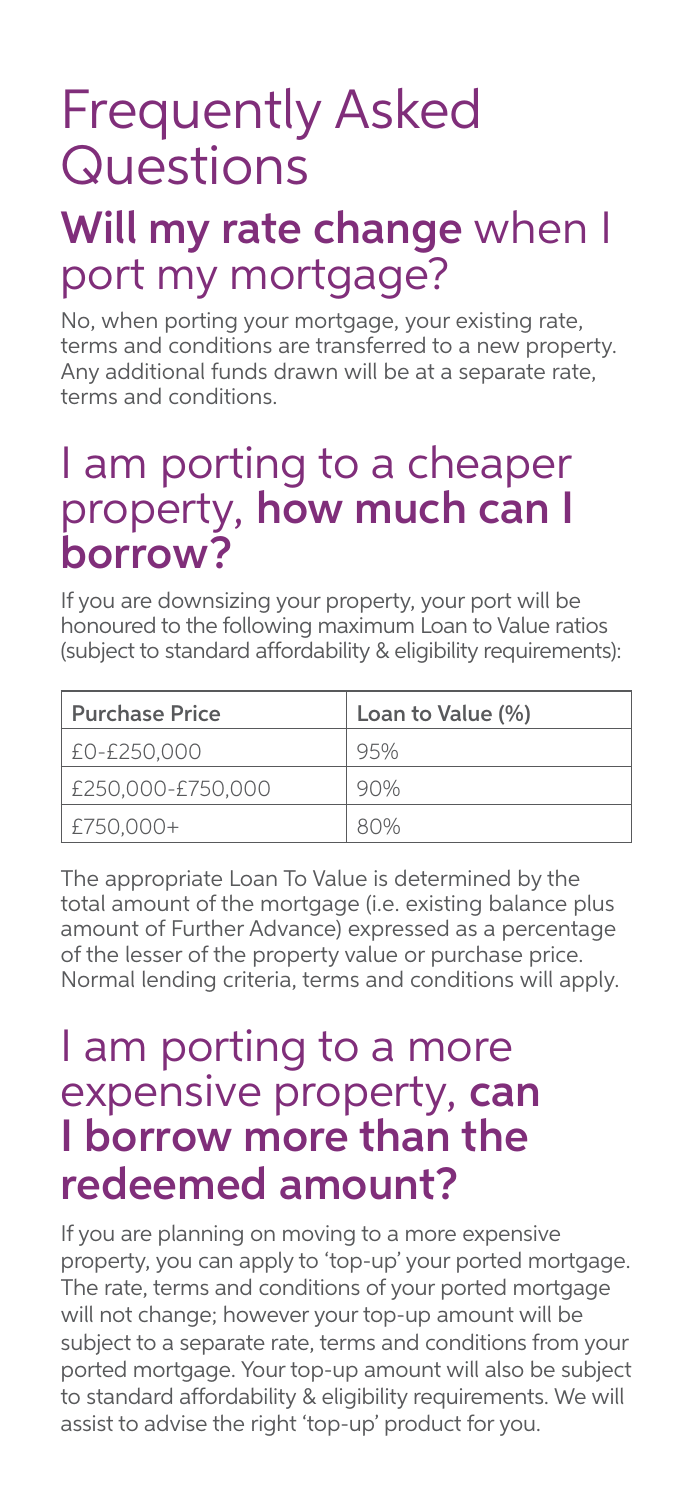# Can I port my self-build mortgage?

You can port your self-build mortgage once the property is finished to practical completion. After this stage, the mortgage may be ported for the remainder of the mortgage term.

# Can I port my **Buy-To-Let or** commercial mortgage?

Porting is offered to our Private Dwelling House (PDH) customers only. Porting a Buy-To-Let or Commercial mortgage is not permitted.

# My mortgage is currently in arrears, can I still port my mortgage?

Porting is not permitted if you are in arrears. Please contact us on 02890 821 682 for further information.

# My circumstances have changed, can I still port my mortgage?

If all parties to a mortgage are planning to relocate separately upon the selling of your current property, we allow all parties to port existing rates and terms to their new properties. Each party's financial situation will be assessed separately, standard eligibility and affordability criteria will apply in order to successfully port your mortgage.